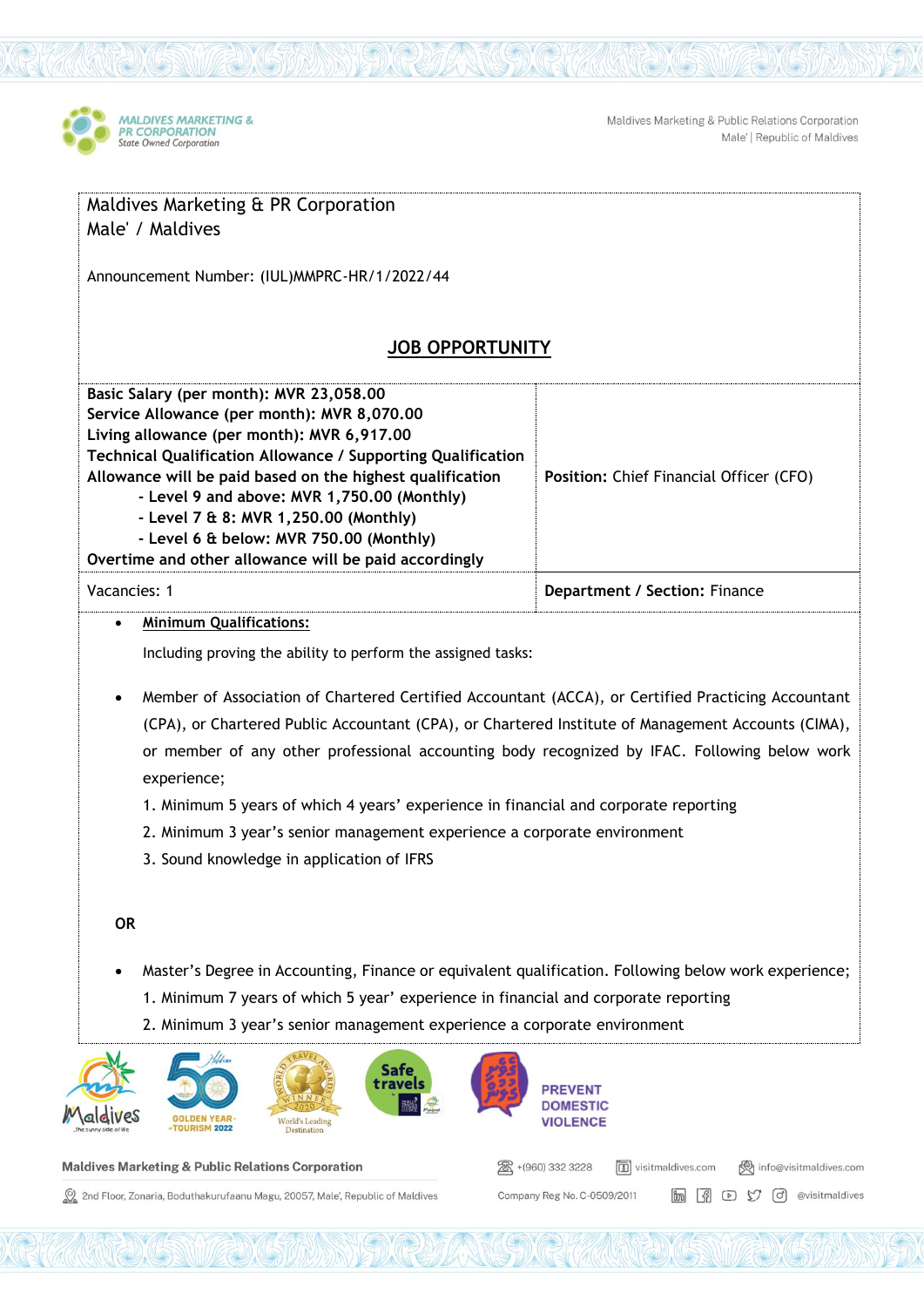

3. Sound knowledge in application of IFRS

## **OR**

MAI DIVES MARKETING &

**R CORPORATION** 

**State Owned Corporation** 

d. Bachelor's Degree in Accounting, Finance or equivalent qualification. Following below work

experience.

- 1. Minimum 10 years of which 5 year' experience in financial and corporate reporting
- 2. Minimum 3 year's senior management experience a corporate environment
- 3. Sound knowledge in application of IFRS

## • **Key roles and responsibilities:**

- Provide leadership, direction and management to the Finance department under the guidance of the MD
- Provide strategic recommendation to MD and members of the executive management team
- Drive operational excellence across finance function, assuring adherence to policies, budget, schedules, work plans and performance requirement
- Manage the processes of financial forecasting and budgets and oversee the preparation of all financial reporting, including income statements, tax returns, etc.
- Collaborate with executive team in strategic data analysis, research to develop the strategic plan
- Advise on long-term financial planning and create and establish yearly financial objectives that align with the organization's plan
- Track the organization's financial status and performance to identify areas for potential improvement
- Perform risk management by analyzing the organization plan and liabilities
- Prepare and implement relevant policies, procedures and SOPs for the organization
- Prepare yearly, quarterly and monthly financial reports and present to the Board of Directors
- Monitor and ensure that all financial transactions are carried out with in the approved budget of the corporation and proper record keeping of such transactions.
- Oversee all procedures of maintaining the financial documents/records as per organization and regulatory requirements
- Ensure timely preparation and submission of financial reports required by the Board of Directors and government authorities.
- Coordinate and monitor annual external audit and internal audit as well.
- Establish and develop relationship with internal and external stakeholders.
- Lead the team by training, directing work, appraising performance, disciplining employees, addressing and resolving issues, providing feedback and experimental growth opportunities
- Promote a culture of integrity, inclusion, agility, transparency, and fostering an environment where employee can contribute, innovate and excel
- Ensure compliance with accounting and finance policies, regulation, and process and regulatory requirement



## Maldives Marketing & Public Relations Corporation

2nd Floor, Zonaria, Boduthakurufaanu Magu, 20057, Male', Republic of Maldives

图 +(960) 332 3228 visitmaldives.com @ info@visitmaldives.com **m** 图 D 【 *©* 】 @visitmaldives Company Reg No. C-0509/2011